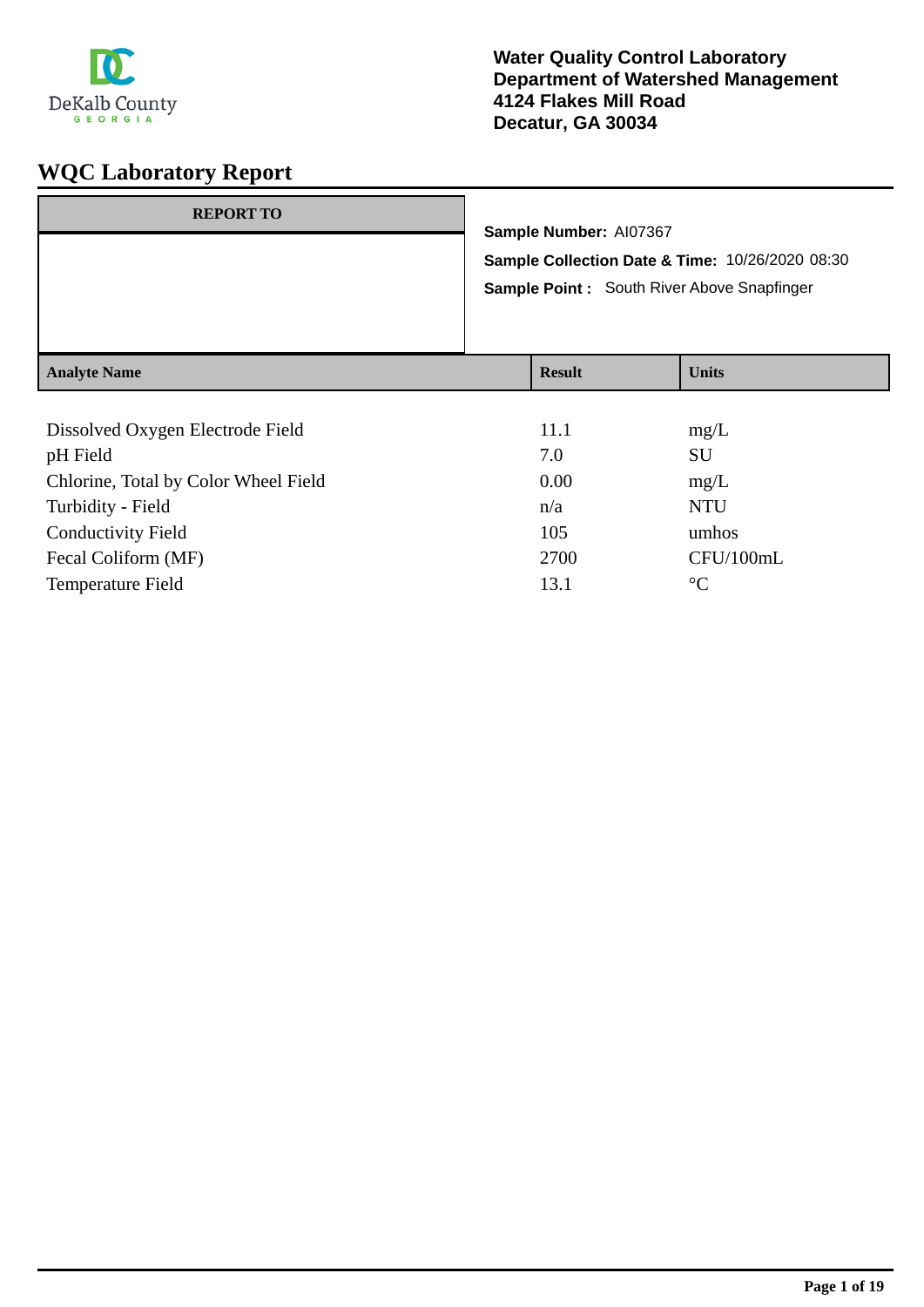

| <b>REPORT TO</b>                     | Sample Number: AI07368<br>Sample Collection Date & Time: 10/26/2020 10:30<br><b>Sample Point: South River Below LAS</b> |               |              |
|--------------------------------------|-------------------------------------------------------------------------------------------------------------------------|---------------|--------------|
| <b>Analyte Name</b>                  |                                                                                                                         | <b>Result</b> | <b>Units</b> |
| Chlorine, Total by Color Wheel Field |                                                                                                                         | 0.00          | mg/L         |

| <b>Conductivity Field</b>        | 120  | umhos     |
|----------------------------------|------|-----------|
| pH Field                         | 7.4  | SU        |
| Dissolved Oxygen Electrode Field | 10.4 | mg/L      |
| <b>Temperature Field</b>         | 18.6 | $\circ$ C |
| Fecal Coliform (MF)              | 4300 | CFU/100mL |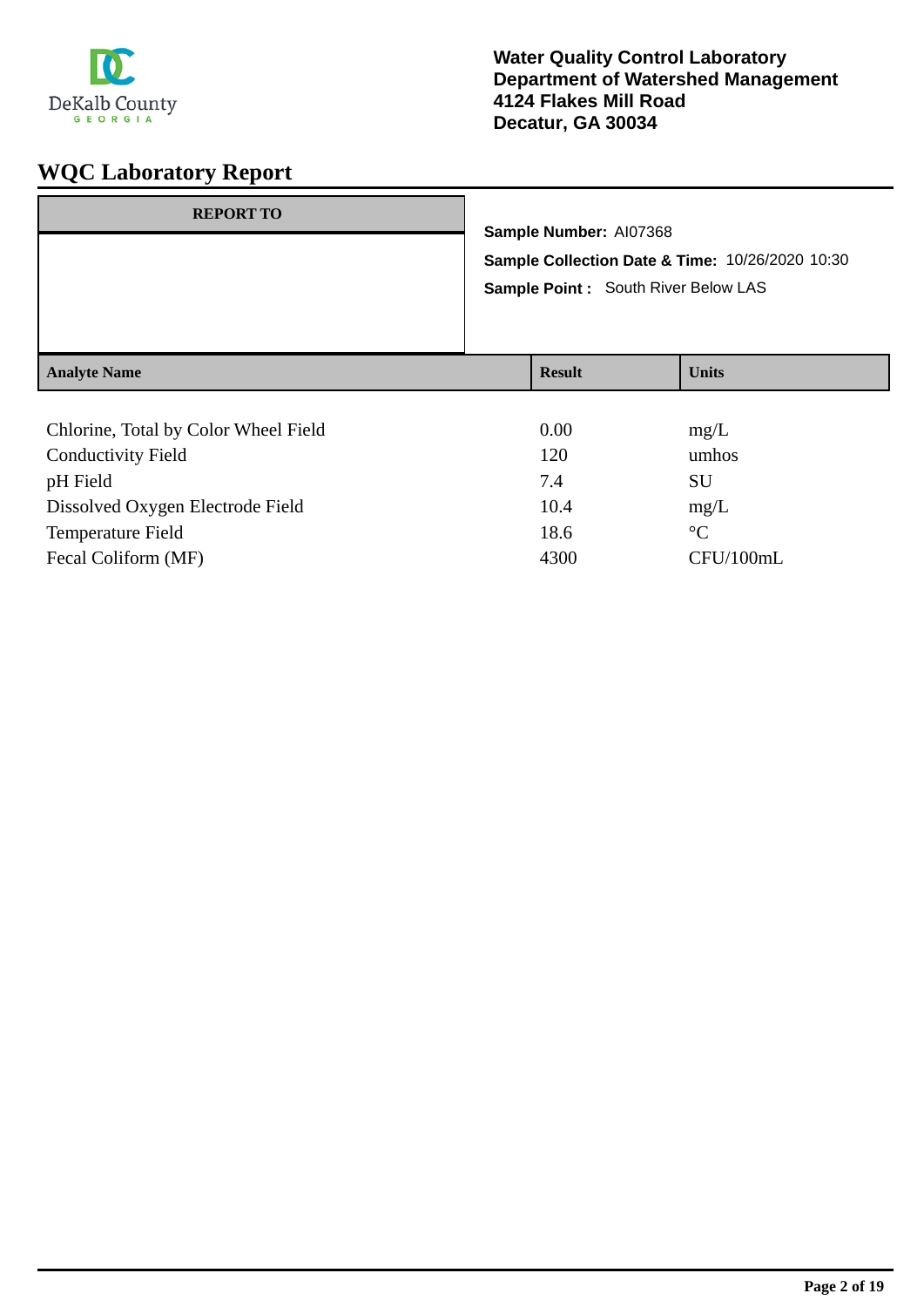

| <b>REPORT TO</b>    | Sample Number: AI07369 | Sample Collection Date & Time: 10/26/2020 09:02<br><b>Sample Point:</b> South River at Bouldercrest Rd |
|---------------------|------------------------|--------------------------------------------------------------------------------------------------------|
| <b>Analyte Name</b> | <b>Result</b>          | <b>Units</b>                                                                                           |

| Chlorine, Total by Color Wheel       | <b>PENDING</b> | mg/L            |
|--------------------------------------|----------------|-----------------|
| Dissolved Oxygen Electrode Field     | 11.5           | mg/L            |
| pH Field                             | 7.3            | <b>SU</b>       |
| <b>Temperature Field</b>             | 18.7           | $\rm ^{\circ}C$ |
| Chlorine, Total by Color Wheel Field | 0.00           | mg/L            |
| <b>Conductivity Field</b>            | 137            | umhos           |
| Fecal Coliform (MF)                  | 4100           | CFU/100mL       |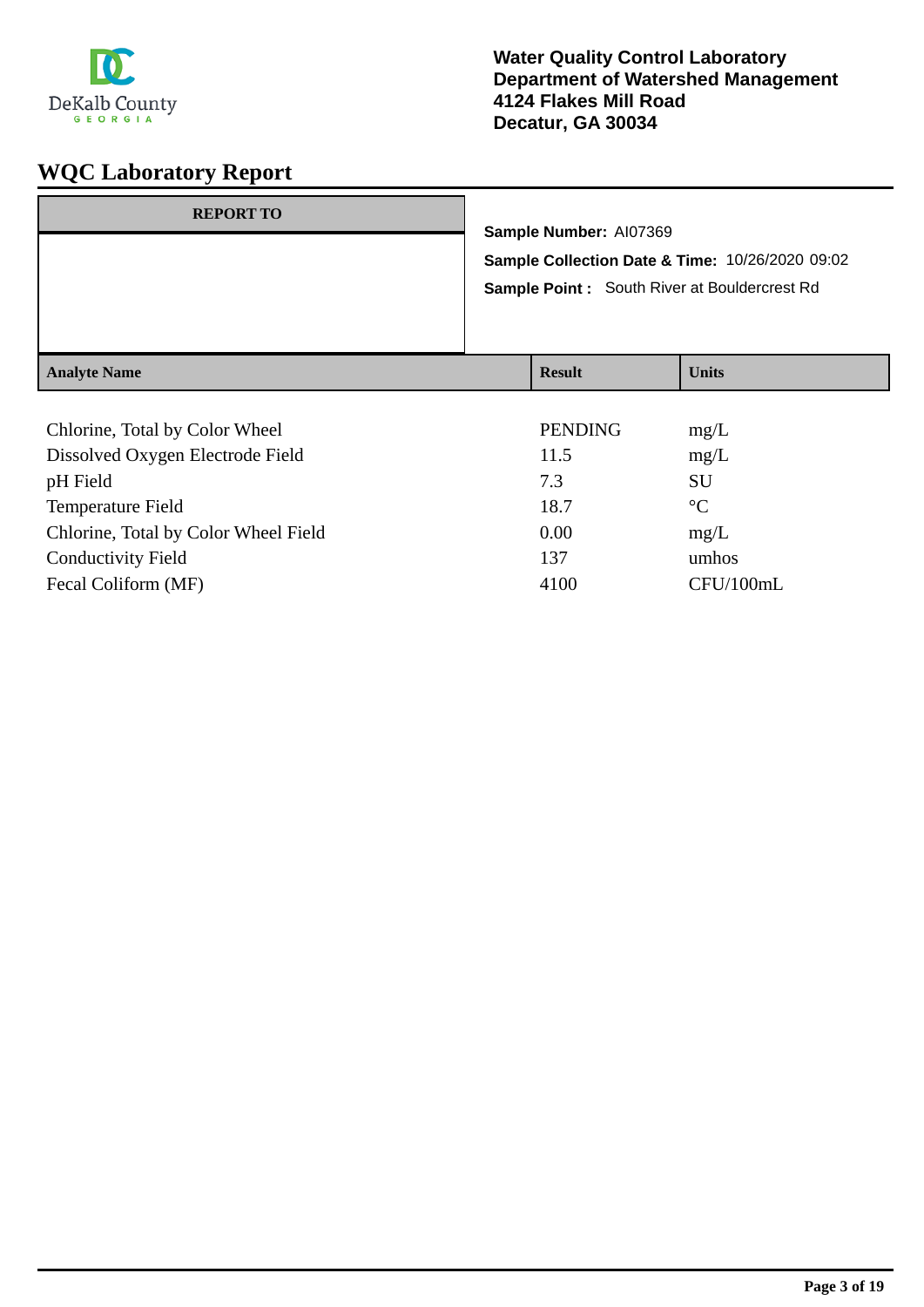

| <b>REPORT TO</b>                     |                                                 |               |                        |  |
|--------------------------------------|-------------------------------------------------|---------------|------------------------|--|
|                                      | Sample Collection Date & Time: 10/26/2020 10:48 |               | Sample Number: AI07370 |  |
|                                      | Sample Point: South River at Klondike Rd        |               |                        |  |
| <b>Analyte Name</b>                  |                                                 | <b>Result</b> | <b>Units</b>           |  |
| Chlorine, Total by Color Wheel Field |                                                 | 0.00          | mg/L                   |  |

| $\epsilon$ , $\epsilon$ , $\epsilon$ , $\epsilon$ , $\epsilon$ , $\epsilon$ , $\epsilon$ , $\epsilon$ , $\epsilon$ , $\epsilon$ , $\epsilon$ , $\epsilon$ , $\epsilon$ , $\epsilon$ , $\epsilon$ , $\epsilon$ , $\epsilon$ , $\epsilon$ , $\epsilon$ , $\epsilon$ , $\epsilon$ , $\epsilon$ , $\epsilon$ , $\epsilon$ , $\epsilon$ , $\epsilon$ , $\epsilon$ , $\epsilon$ , $\epsilon$ , $\epsilon$ , $\epsilon$ , $\epsilon$ , $\epsilon$ , $\epsilon$ , $\epsilon$ , $\epsilon$ , $\epsilon$ , | $v\cdots$ | $\mathbf{u}$    |
|--------------------------------------------------------------------------------------------------------------------------------------------------------------------------------------------------------------------------------------------------------------------------------------------------------------------------------------------------------------------------------------------------------------------------------------------------------------------------------------------------|-----------|-----------------|
| Dissolved Oxygen Electrode Field                                                                                                                                                                                                                                                                                                                                                                                                                                                                 | 10.5      | mg/L            |
| Fecal Coliform (MF)                                                                                                                                                                                                                                                                                                                                                                                                                                                                              | 1900      | CFU/100mL       |
| pH Field                                                                                                                                                                                                                                                                                                                                                                                                                                                                                         | 7.5       | SU              |
| Temperature Field                                                                                                                                                                                                                                                                                                                                                                                                                                                                                | 18.8      | $\rm ^{\circ}C$ |
| <b>Conductivity Field</b>                                                                                                                                                                                                                                                                                                                                                                                                                                                                        | 113       | umhos           |
|                                                                                                                                                                                                                                                                                                                                                                                                                                                                                                  |           |                 |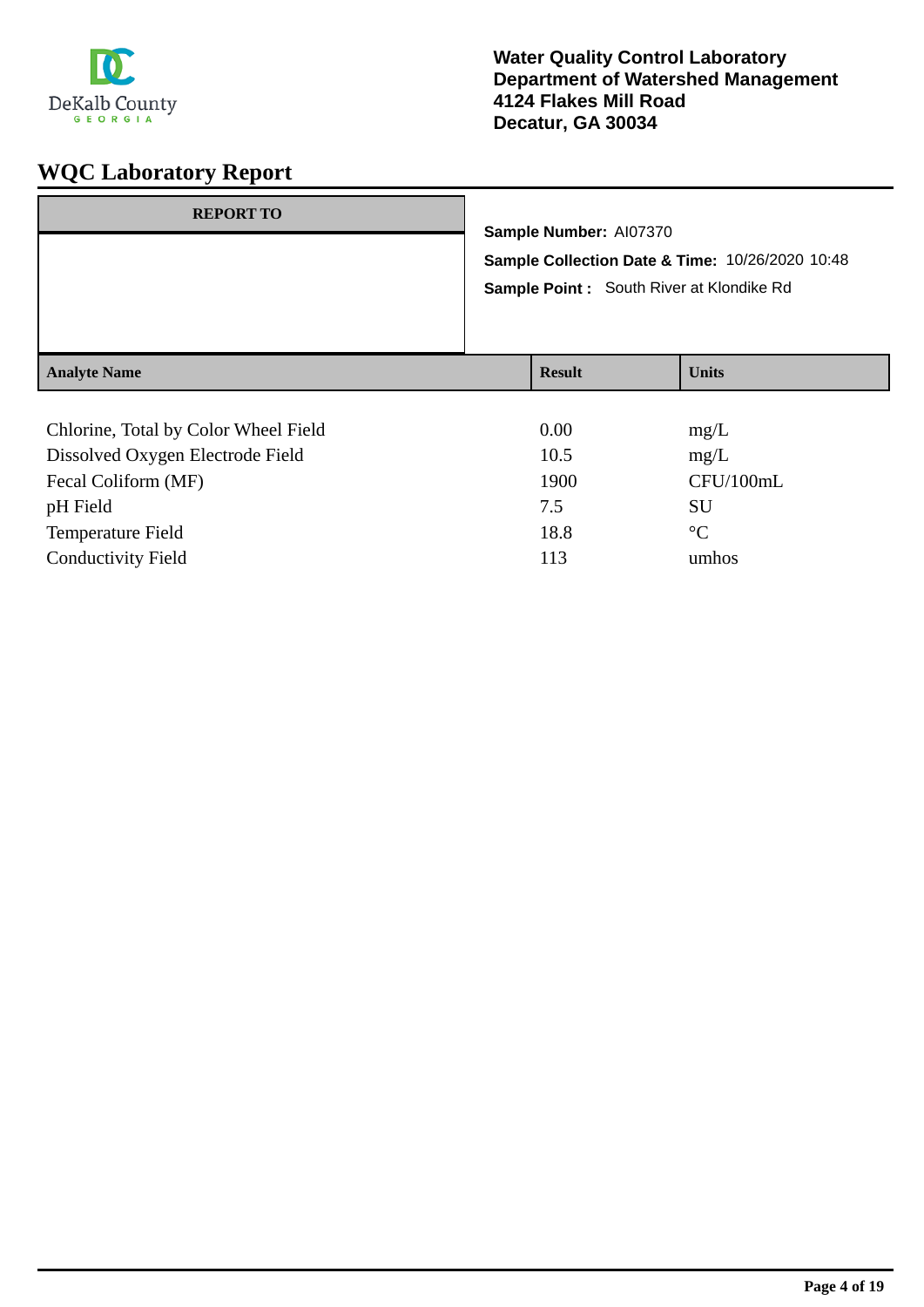

| <b>REPORT TO</b>    | Sample Number: AI07371 | Sample Collection Date & Time: 10/26/2020 09:15<br>Sample Point: Entrenchment Creek: Const. Rd. |
|---------------------|------------------------|-------------------------------------------------------------------------------------------------|
| <b>Analyte Name</b> | <b>Result</b>          | <b>Units</b>                                                                                    |

| <b>Temperature Field</b>             | 18.8           | $\rm ^{\circ}C$ |
|--------------------------------------|----------------|-----------------|
| Dissolved Oxygen Electrode Field     | 9.9            | mg/L            |
| pH Field                             | 7.2            | SU              |
| Chlorine, Total by Color Wheel Field | 0.00           | mg/L            |
| <b>Conductivity Field</b>            | 151            | umhos           |
| Fecal Coliform (MF)                  | 3600           | CFU/100mL       |
| <b>Total Hardness</b>                | <b>PENDING</b> | mg/L            |
|                                      |                |                 |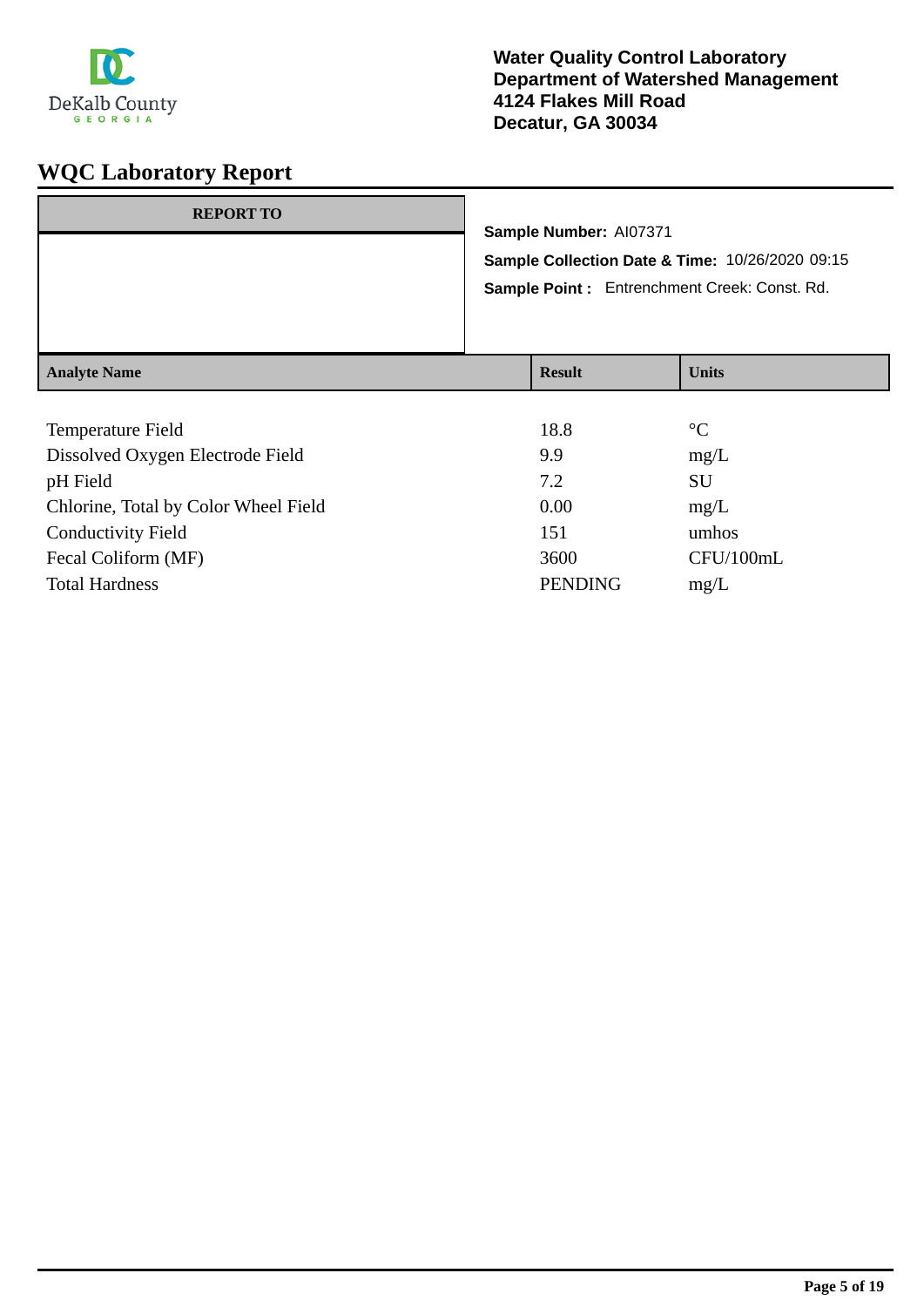

| <b>REPORT TO</b>    |                                                                                                                          |                 |  |
|---------------------|--------------------------------------------------------------------------------------------------------------------------|-----------------|--|
|                     | Sample Number: AI07476<br>Sample Collection Date & Time: 10/29/2020 09:52<br>Sample Point: Nancy Creek Chamblee Dunwoody |                 |  |
|                     |                                                                                                                          |                 |  |
|                     |                                                                                                                          |                 |  |
| <b>Analyte Name</b> | <b>Result</b>                                                                                                            | <b>Units</b>    |  |
|                     |                                                                                                                          |                 |  |
| Temperature Field   | 20.3                                                                                                                     | $\rm ^{\circ}C$ |  |
| Fecal Coliform (MF) | 9000                                                                                                                     | CFU/100mL       |  |

| Fecal Coliform (MF)              | 9000 | CFU  |
|----------------------------------|------|------|
| Dissolved Oxygen Electrode Field | 11.9 | mg/L |
| pH Field                         |      | SU   |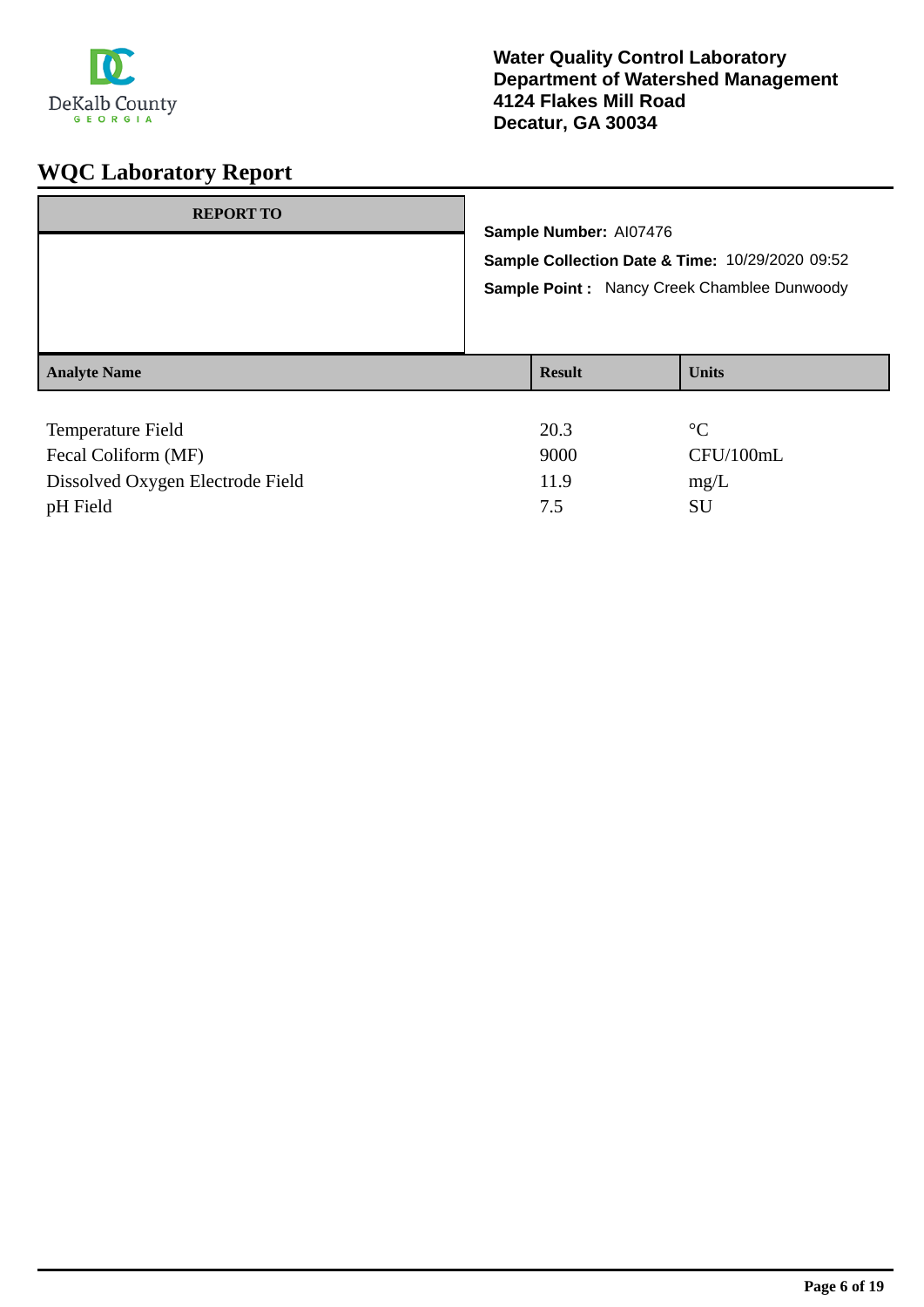

| <b>REPORT TO</b>    | Sample Number: AI07477<br>Sample Collection Date & Time: 10/29/2020 10:10<br>Sample Point: Nancy Creek Johnson Ferry |               |                 |
|---------------------|----------------------------------------------------------------------------------------------------------------------|---------------|-----------------|
| <b>Analyte Name</b> |                                                                                                                      | <b>Result</b> | <b>Units</b>    |
| Temperature Field   |                                                                                                                      | 20.3          | $\rm ^{\circ}C$ |

| Dissolved Oxygen Electrode Field | 99   | mg/L      |
|----------------------------------|------|-----------|
| pH Field                         |      | SU.       |
| Fecal Coliform (MF)              | 9000 | CFU/100mL |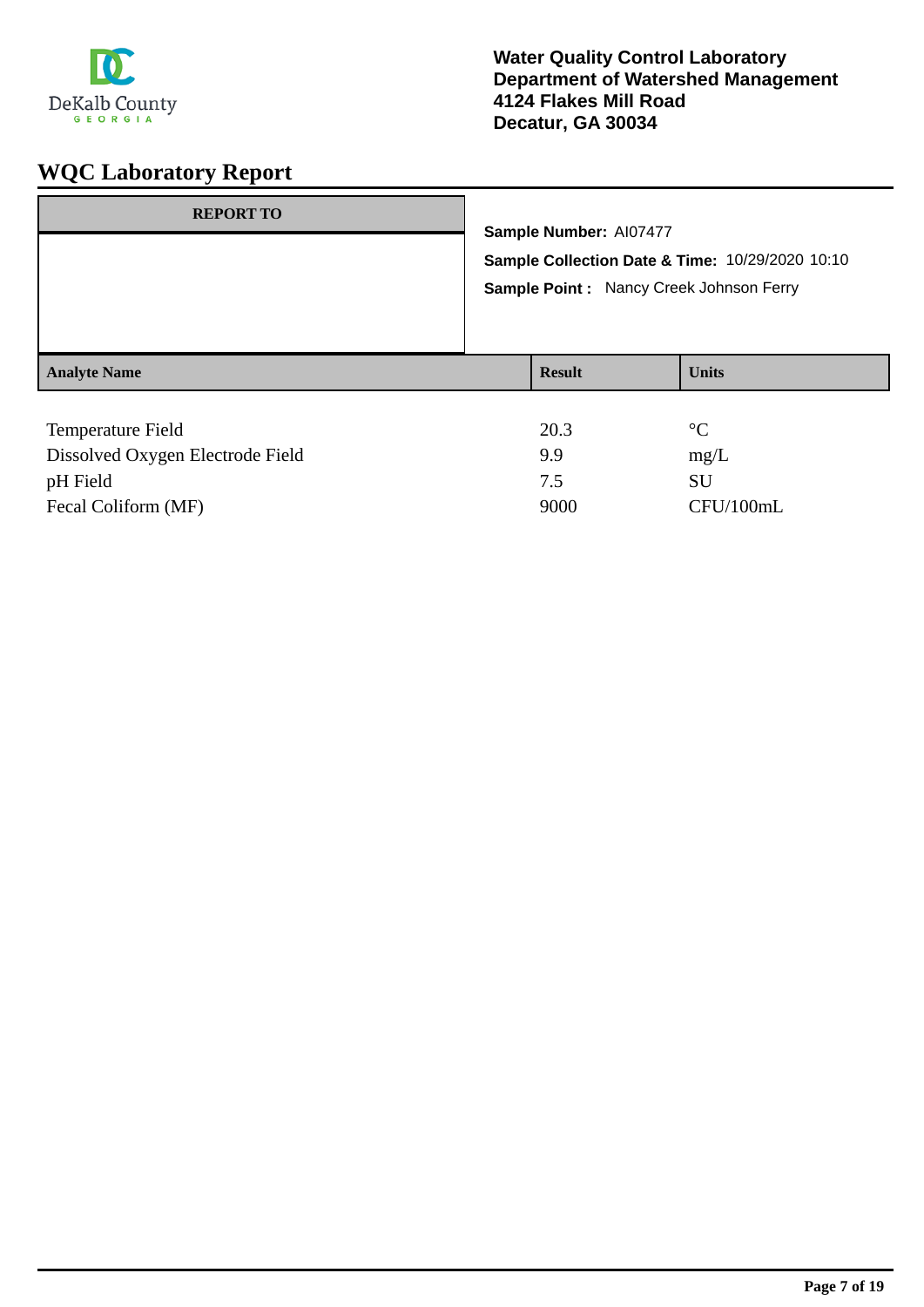

| <b>REPORT TO</b>                 |  |                                                                           |  |                 |  |
|----------------------------------|--|---------------------------------------------------------------------------|--|-----------------|--|
|                                  |  | Sample Number: AI07478<br>Sample Collection Date & Time: 10/29/2020 09:33 |  |                 |  |
|                                  |  |                                                                           |  |                 |  |
|                                  |  | Sample Point : N. Fork Peachtree Pleasantdale                             |  |                 |  |
|                                  |  |                                                                           |  |                 |  |
|                                  |  |                                                                           |  |                 |  |
| <b>Analyte Name</b>              |  | <b>Result</b>                                                             |  | <b>Units</b>    |  |
|                                  |  |                                                                           |  |                 |  |
| Temperature Field                |  | 20.3                                                                      |  | $\rm ^{\circ}C$ |  |
| Dissolved Oxygen Electrode Field |  | 92                                                                        |  | $m\sigma$       |  |

| Dissolved Oxygen Electrode Field | 9.2   | mg/L      |
|----------------------------------|-------|-----------|
| pH Field                         | 7 O   | -SU       |
| Fecal Coliform (MF)              | 24000 | CFU/100mL |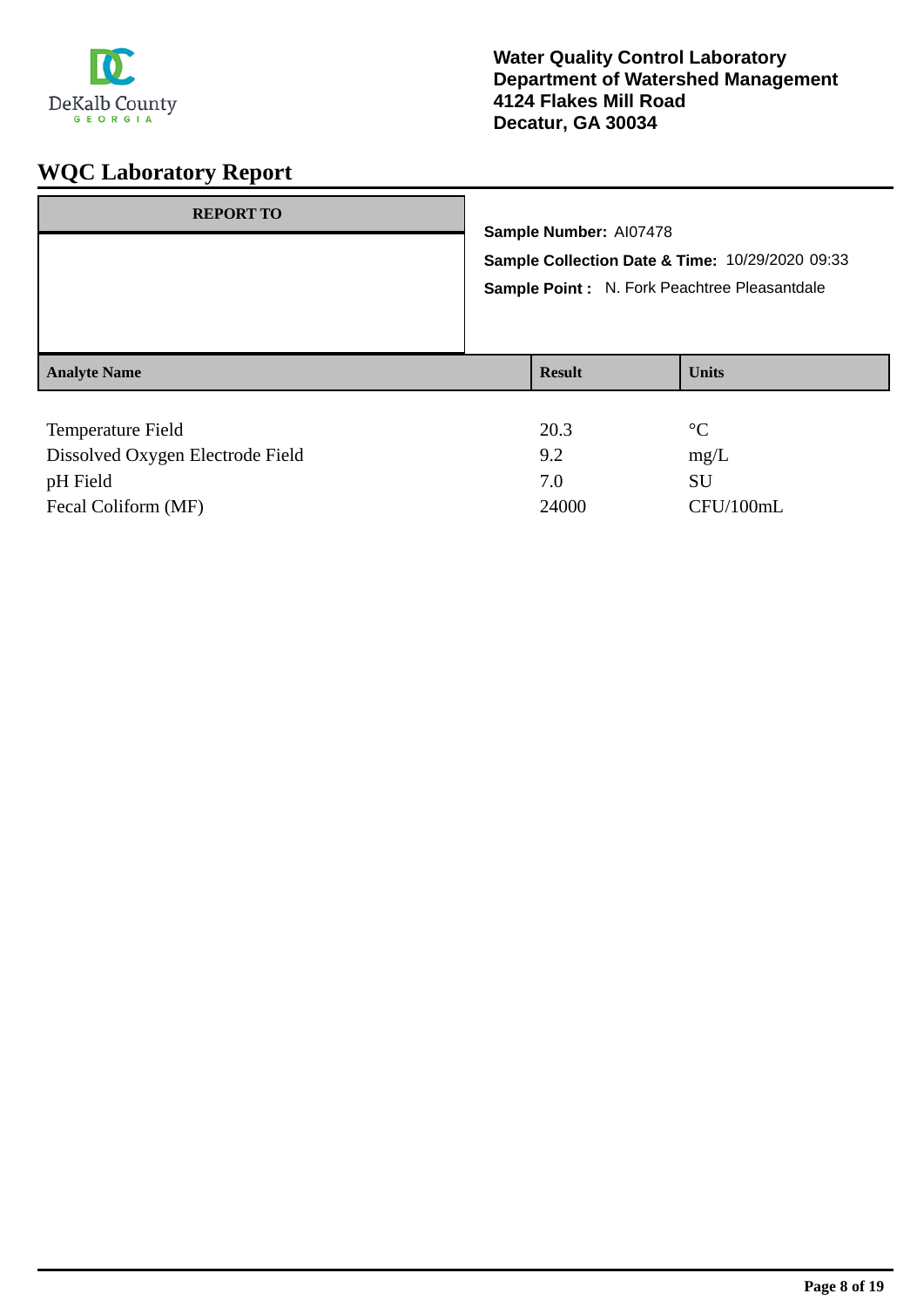

| <b>REPORT TO</b>    | Sample Number: Al07479<br>Sample Collection Date & Time: 10/29/2020 10:45<br>Sample Point: N. Fork Peachtree Plaster Road |                |              |
|---------------------|---------------------------------------------------------------------------------------------------------------------------|----------------|--------------|
| <b>Analyte Name</b> |                                                                                                                           | <b>Result</b>  | <b>Units</b> |
| $\sim$ U Eiald      |                                                                                                                           | 7 <sup>5</sup> | <b>CTT</b>   |

| pH Field                         | 7.5  | SU.         |
|----------------------------------|------|-------------|
| Dissolved Oxygen Electrode Field | 9.8  | mg/L        |
| Fecal Coliform (MF)              | 3200 | CFU/100mL   |
| Temperature Field                | 20.5 | $^{\circ}C$ |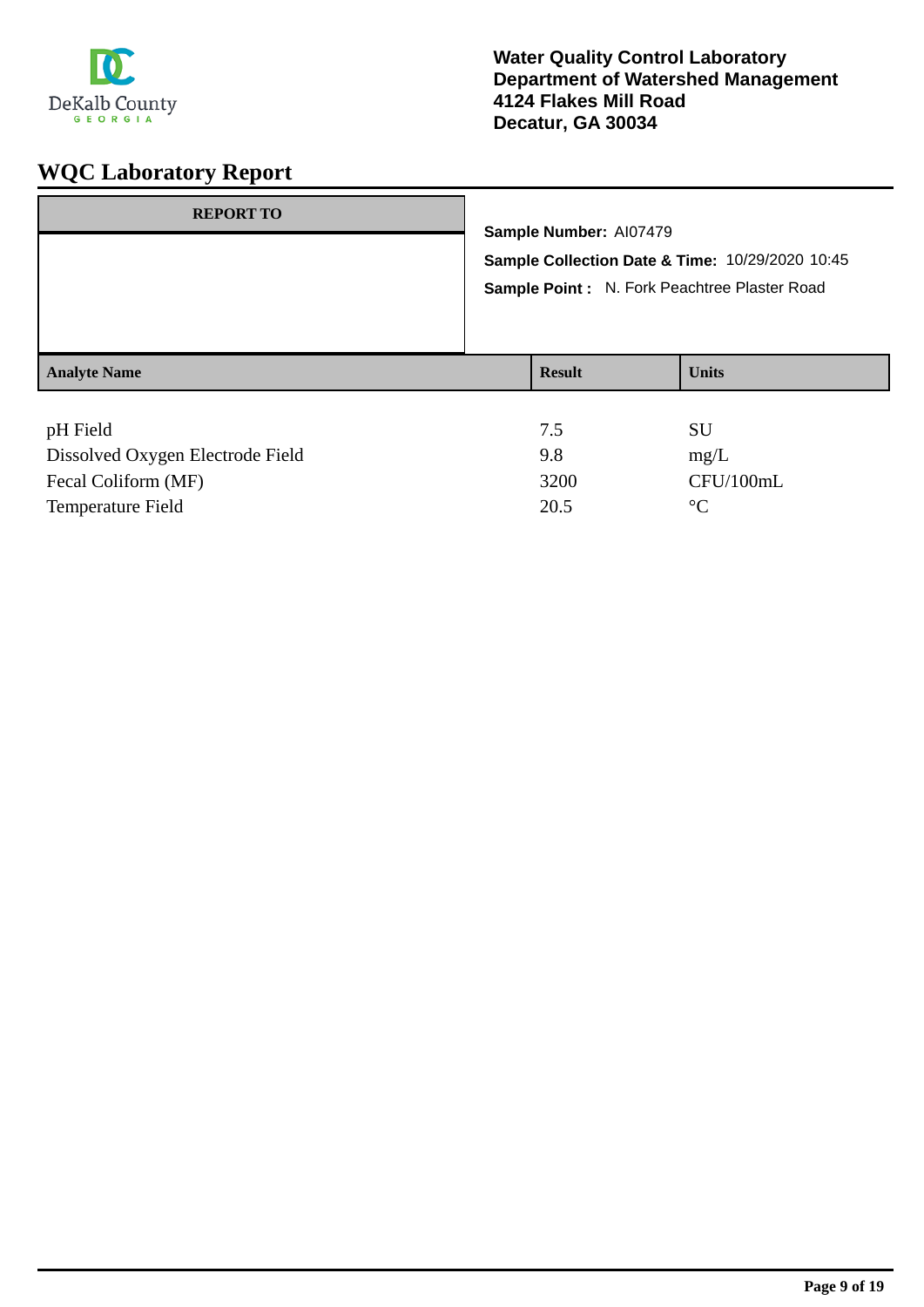

| <b>REPORT TO</b>         | Sample Number: AI07480<br>Sample Collection Date & Time: 10/29/2020 10:58<br>Sample Point: N. Fork Peachtree Creek HWY23 |              |  |
|--------------------------|--------------------------------------------------------------------------------------------------------------------------|--------------|--|
| <b>Analyte Name</b>      | <b>Result</b>                                                                                                            | <b>Units</b> |  |
| <b>Temperature Field</b> | 20.5                                                                                                                     | $^{\circ}C$  |  |

| Dissolved Oxygen Electrode Field | 9.8  | mg/L      |
|----------------------------------|------|-----------|
| pH Field                         |      | SU        |
| Fecal Coliform (MF)              | 5000 | CFU/100mL |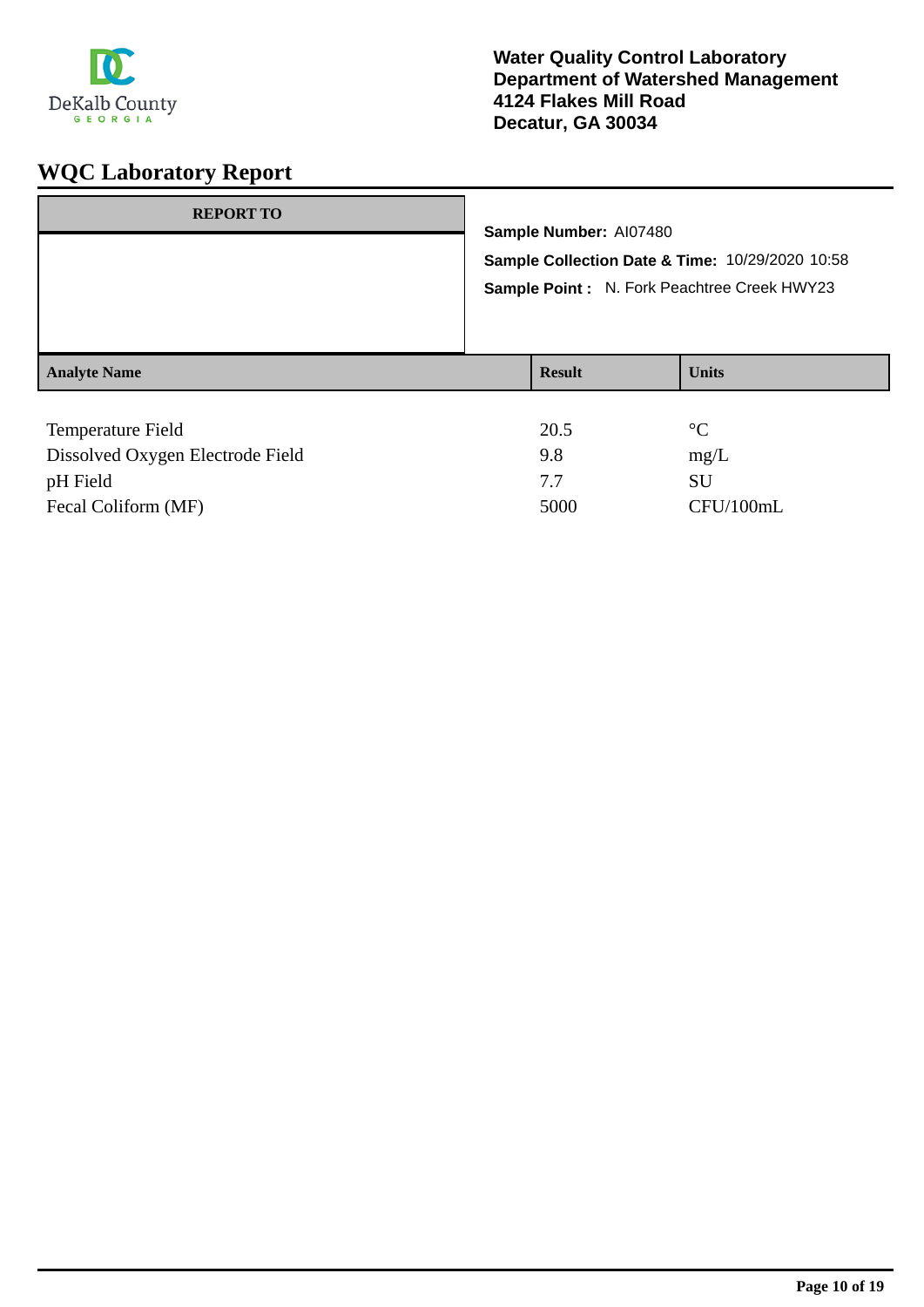

| <b>REPORT TO</b>                 |                                              |                                                 |                 |  |
|----------------------------------|----------------------------------------------|-------------------------------------------------|-----------------|--|
|                                  |                                              | Sample Number: AI07481                          |                 |  |
|                                  |                                              | Sample Collection Date & Time: 10/29/2020 11:15 |                 |  |
|                                  | Sample Point: S Fork Peachtree Creek Johnson |                                                 |                 |  |
| <b>Analyte Name</b>              |                                              | <b>Result</b>                                   | <b>Units</b>    |  |
|                                  |                                              |                                                 |                 |  |
| Temperature Field                |                                              | 20.7                                            | $\rm ^{\circ}C$ |  |
| Dissolved Oxygen Flectrode Field |                                              | 10.8                                            | $m\alpha$       |  |

| Dissolved Oxygen Electrode Field | 10.8 | mg/L      |
|----------------------------------|------|-----------|
| pH Field                         | 7.6  | SU        |
| Fecal Coliform (MF)              | 5300 | CFU/100mL |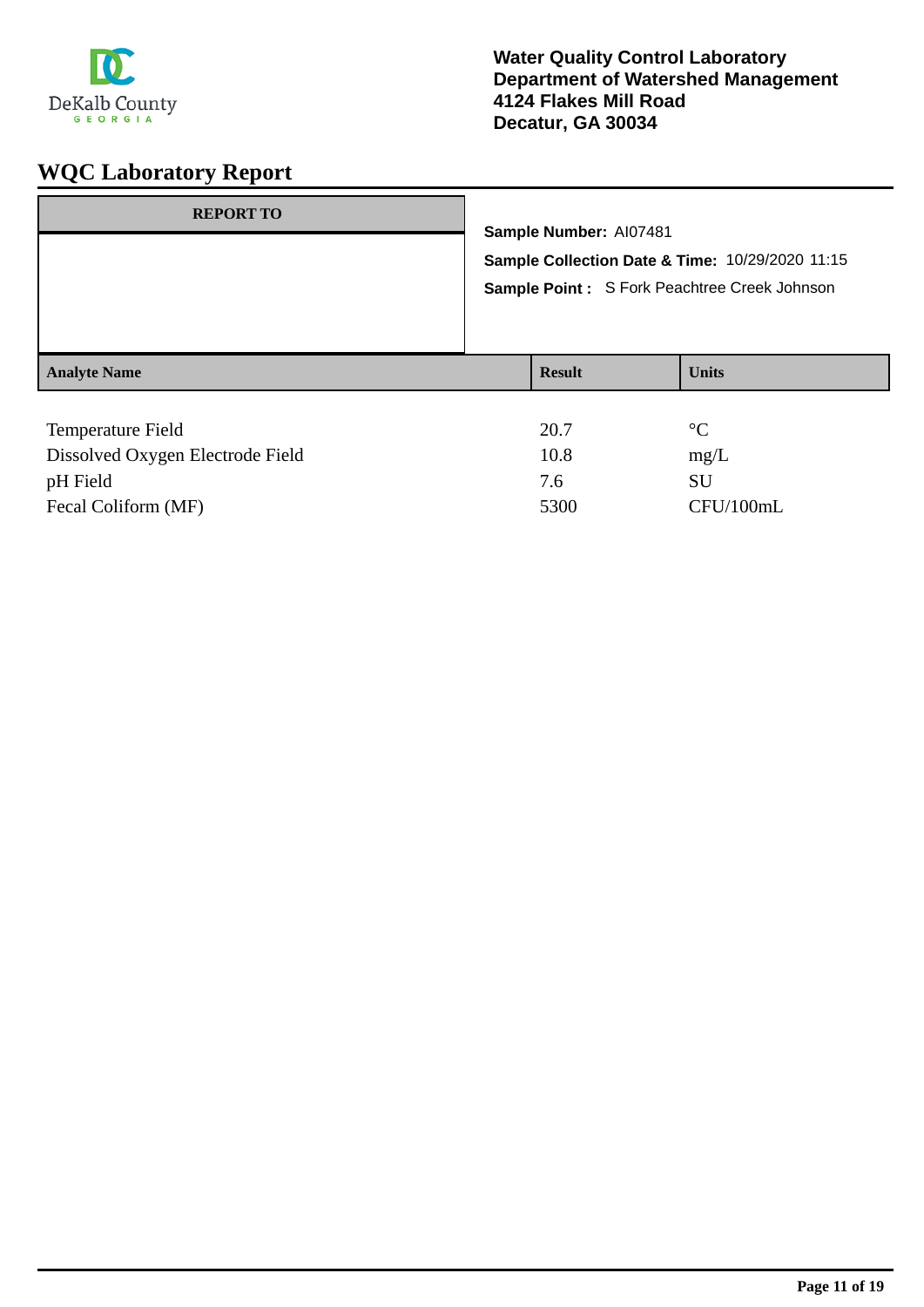

| <b>REPORT TO</b>                            | Sample Number: AI07482<br>Sample Collection Date & Time: 10/29/2020 09:08<br>Sample Point: S. Fork Peachtree Ck: Casa Dr |               |                   |
|---------------------------------------------|--------------------------------------------------------------------------------------------------------------------------|---------------|-------------------|
|                                             |                                                                                                                          |               |                   |
| <b>Analyte Name</b>                         |                                                                                                                          | <b>Result</b> | <b>Units</b>      |
| Temperature Field                           |                                                                                                                          | 20.4          | $\rm ^{\circ}C$   |
| $F_{\alpha}$ $C_{\alpha}$ $F_{\alpha}$ (MF) |                                                                                                                          | 3000.         | $C$ EI $1/100$ mI |

| TUMPURURU TRIU                   | $\sim$ $\sim$ $\sim$ |           |
|----------------------------------|----------------------|-----------|
| Fecal Coliform (MF)              | 3900                 | CFU/100mL |
| Dissolved Oxygen Electrode Field | 9.4                  | mg/L      |
| pH Field                         |                      | SU        |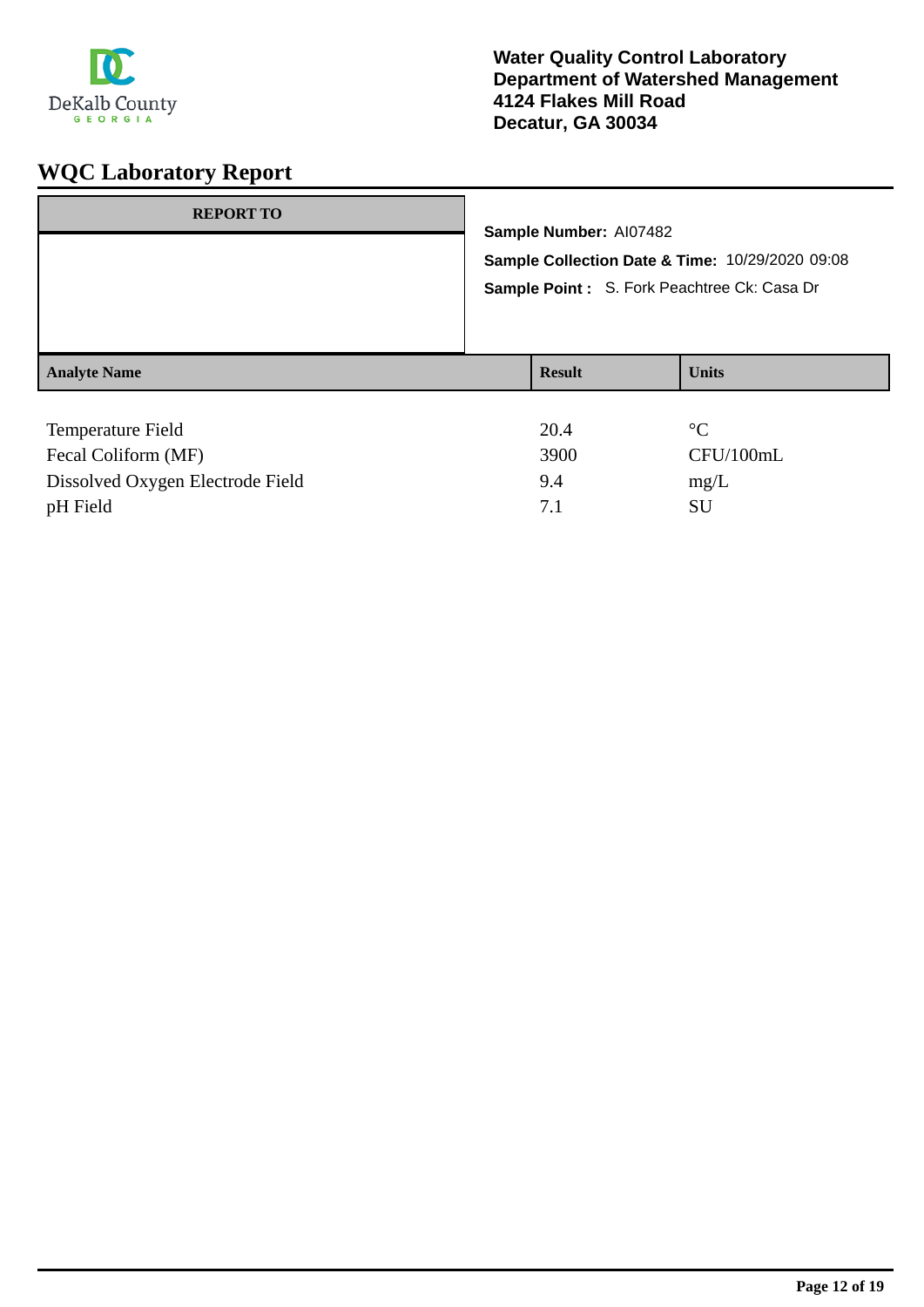

| <b>REPORT TO</b>                 | Sample Number: AI07483<br>Sample Collection Date & Time: 10/29/2020 11:15<br>Sample Point: Shoal Creek Rainbow Drive |                |                 |
|----------------------------------|----------------------------------------------------------------------------------------------------------------------|----------------|-----------------|
| <b>Analyte Name</b>              |                                                                                                                      | <b>Result</b>  | <b>Units</b>    |
|                                  |                                                                                                                      |                |                 |
| Temperature Field                |                                                                                                                      | <b>PENDING</b> | $\rm ^{\circ}C$ |
| Dissolved Oxygen Electrode Field |                                                                                                                      | <b>PENDING</b> | mg/L            |
| pH Field                         |                                                                                                                      | <b>PENDING</b> | SU              |

Fecal Coliform (MF) 5200 CFU/100mL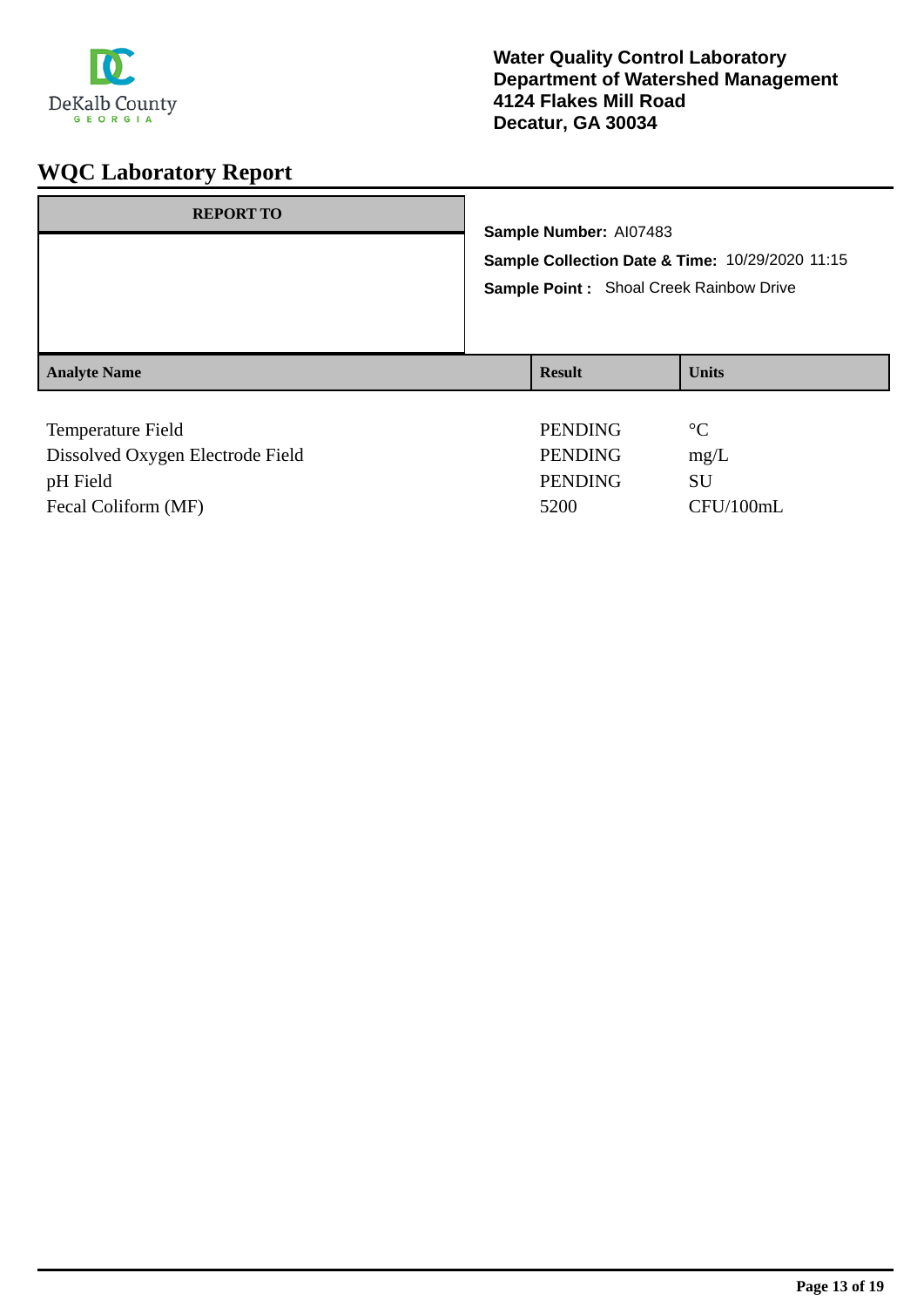

| <b>REPORT TO</b>    | Sample Number: AI07484<br>Sample Collection Date & Time: 10/29/2020 01:00<br><b>Sample Point:</b> Snapfinger Creek at Hwy 12 |               |              |
|---------------------|------------------------------------------------------------------------------------------------------------------------------|---------------|--------------|
| <b>Analyte Name</b> |                                                                                                                              | <b>Result</b> | <b>Units</b> |
| Fecal Coliform (MF) |                                                                                                                              | 7000          | CFU/100mL    |

| <b>Temperature Field</b>         | 22.0 | $^{\circ}C$ |
|----------------------------------|------|-------------|
| Dissolved Oxygen Electrode Field | 7.3  | mg/L        |
| pH Field                         | 72   | SU          |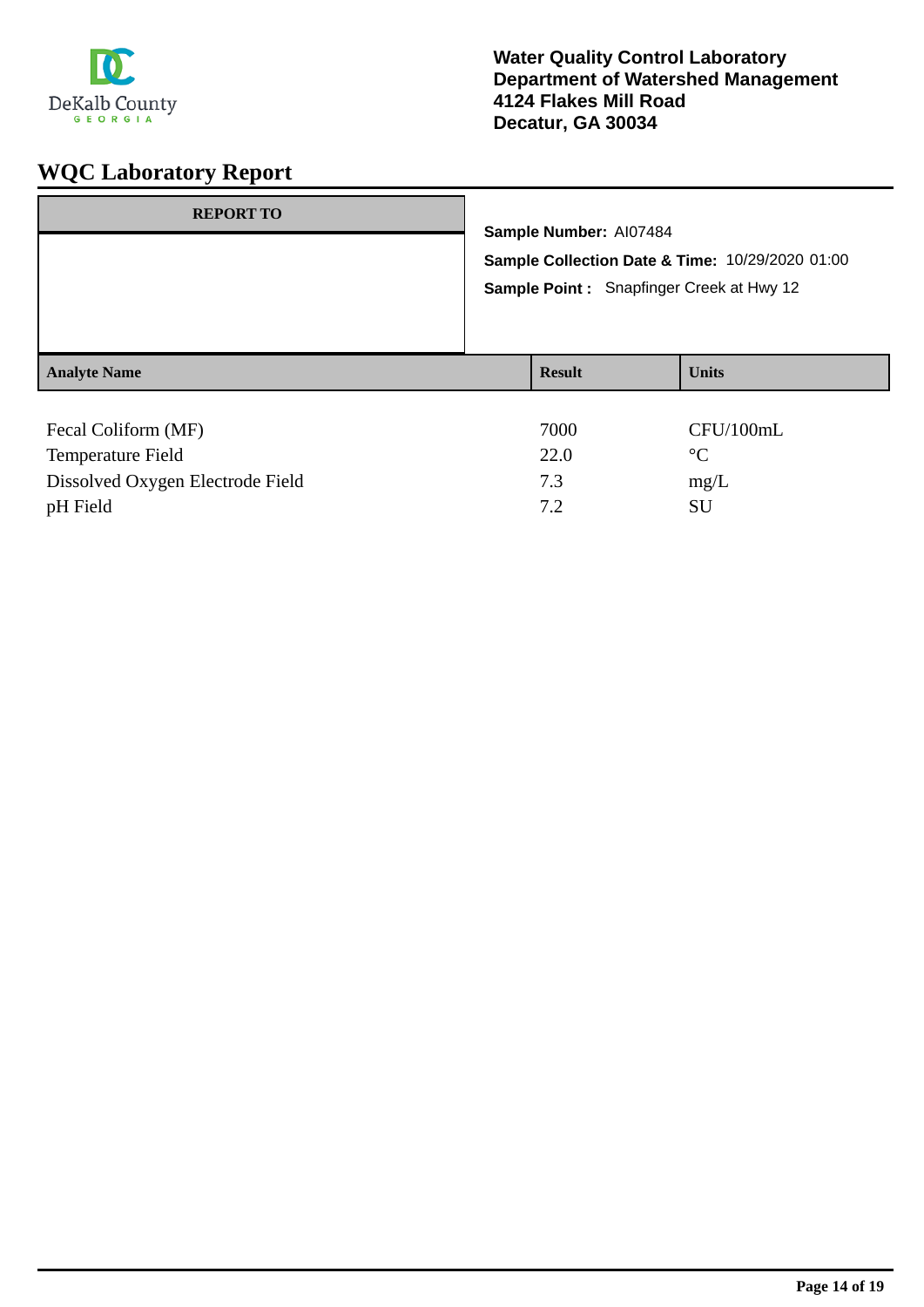

| <b>REPORT TO</b>                                     | Sample Number: AI07485<br>Sample Collection Date & Time: 10/29/2020 01:30<br>Sample Point: Snapfinger Creek Dogwood Farms |                     |                                    |
|------------------------------------------------------|---------------------------------------------------------------------------------------------------------------------------|---------------------|------------------------------------|
| <b>Analyte Name</b>                                  |                                                                                                                           | <b>Result</b>       | <b>Units</b>                       |
| Fecal Coliform (MF)<br>pH Field<br>Temperature Field |                                                                                                                           | 3600<br>7.5<br>22.5 | CFU/100mL<br>SU<br>$\rm ^{\circ}C$ |

Dissolved Oxygen Electrode Field 7.6 mg/L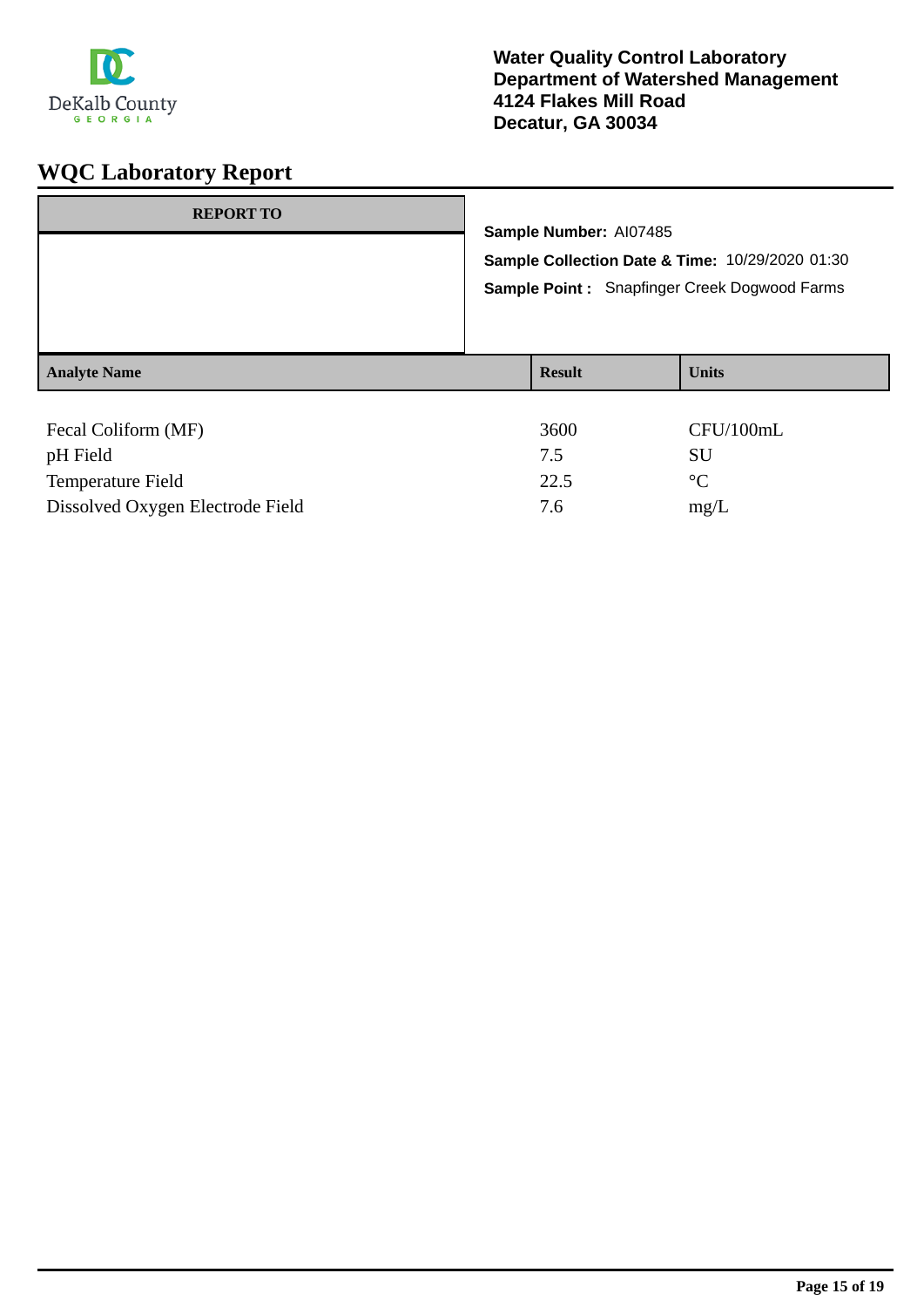

| <b>REPORT TO</b>    | Sample Number: AI07486<br>Sample Collection Date & Time: 10/29/2020 11:00<br>Sample Point: Shoal Creek Ga. Hwy 155 |               |                 |
|---------------------|--------------------------------------------------------------------------------------------------------------------|---------------|-----------------|
| <b>Analyte Name</b> |                                                                                                                    | <b>Result</b> | <b>Units</b>    |
| Temperature Field   |                                                                                                                    | 22.1          | $\rm ^{\circ}C$ |

| Dissolved Oxygen Electrode Field | 7.6  | mg/L      |
|----------------------------------|------|-----------|
| pH Field                         | 6.6  | SU        |
| Fecal Coliform (MF)              | 2000 | CFU/100mL |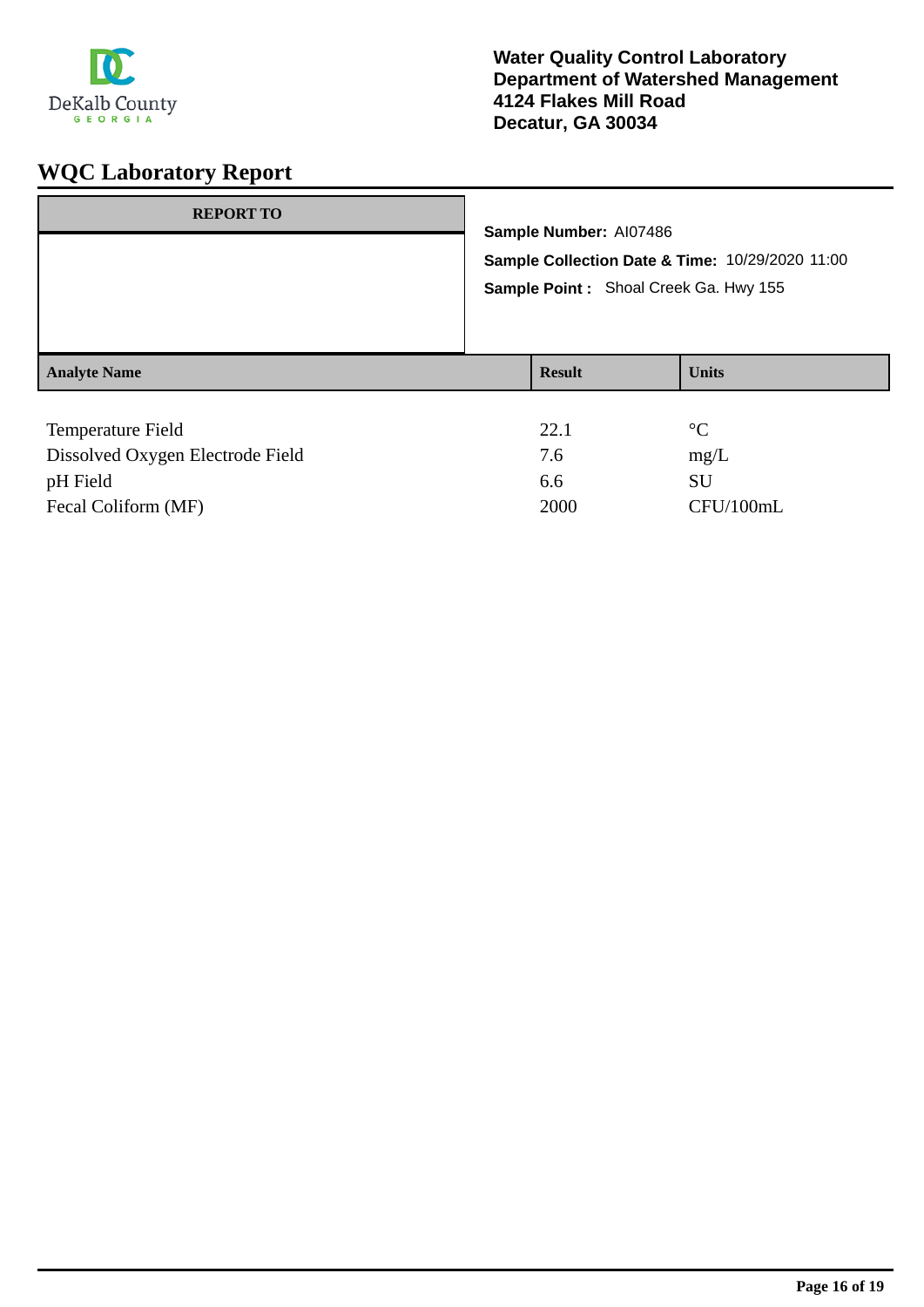

| <b>REPORT TO</b>                 | Sample Number: AI07517<br>Sample Collection Date & Time: 10/30/2020 12:50<br><b>Sample Point:</b> Fecal monitoring site on Hayden Quarry<br>Rd |                 |  |
|----------------------------------|------------------------------------------------------------------------------------------------------------------------------------------------|-----------------|--|
| <b>Analyte Name</b>              | <b>Result</b>                                                                                                                                  | <b>Units</b>    |  |
|                                  |                                                                                                                                                |                 |  |
| Dissolved Oxygen Electrode Field | 9.5                                                                                                                                            | mg/L            |  |
| Temperature Field                | 16.5                                                                                                                                           | $\rm ^{\circ}C$ |  |
| pH Field                         | 7.3                                                                                                                                            | SU              |  |
|                                  |                                                                                                                                                |                 |  |

Fecal Coliform (MF) 1300 CFU/100mL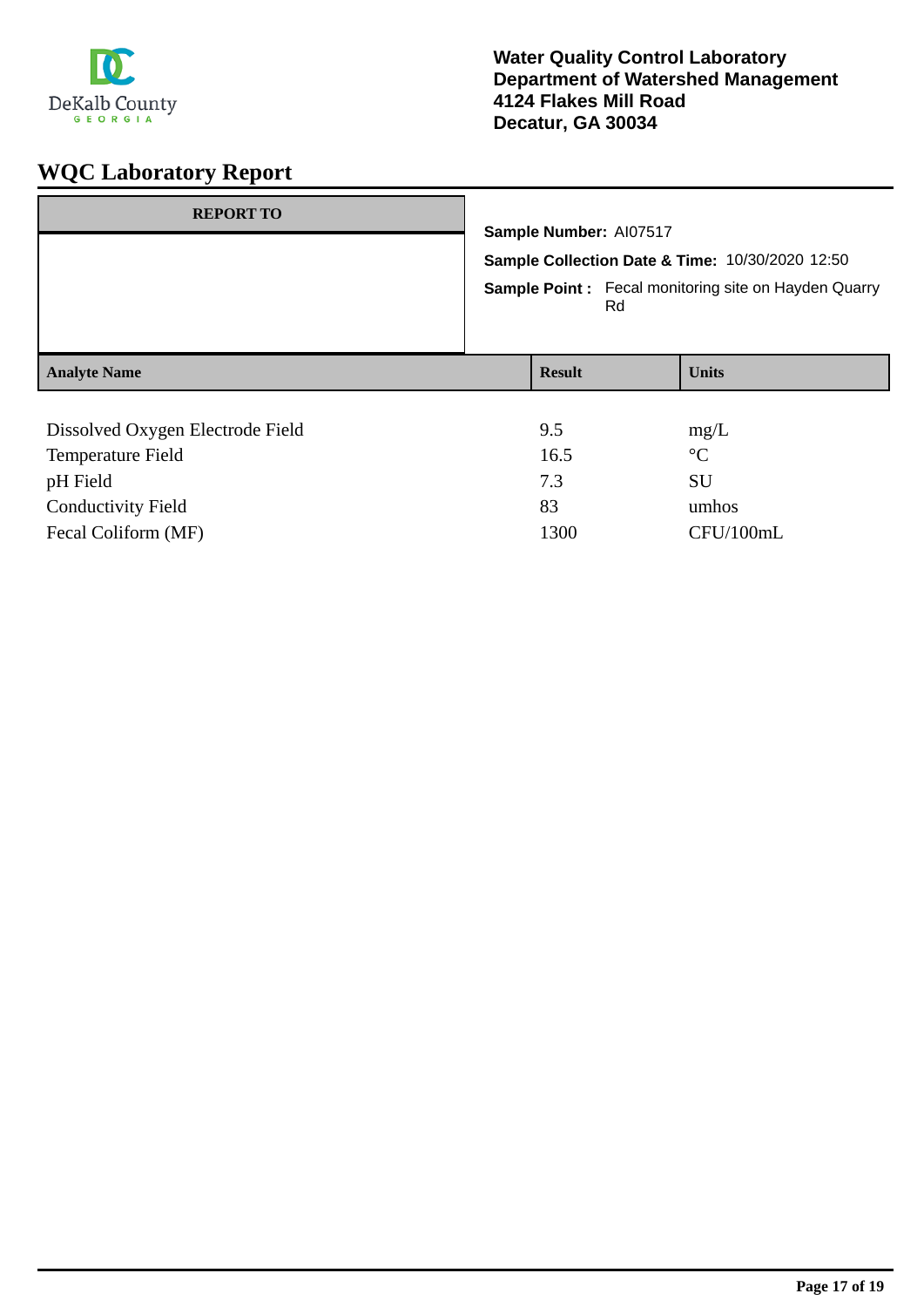

| <b>REPORT TO</b>                                               | Sample Number: AI07518<br>Sample Collection Date & Time: 10/30/2020 13:10<br>Sample Point: Stephenson Creek at N. Goddard Rd |               |              |
|----------------------------------------------------------------|------------------------------------------------------------------------------------------------------------------------------|---------------|--------------|
| <b>Analyte Name</b>                                            |                                                                                                                              | <b>Result</b> | <b>Units</b> |
| $\Gamma$ $\Gamma$ $\Gamma$ $\Gamma$ $\Gamma$ $\Gamma$<br>(1.5) |                                                                                                                              | 000           | ATTI/100T    |

| Fecal Coliform (MF)              | 800  | CFU/100mL       |
|----------------------------------|------|-----------------|
| Dissolved Oxygen Electrode Field | 10.5 | mg/L            |
| <b>Conductivity Field</b>        | 40   | umhos           |
| Temperature Field                | 17.1 | $\rm ^{\circ}C$ |
| pH Field                         | 6.9  | SU              |